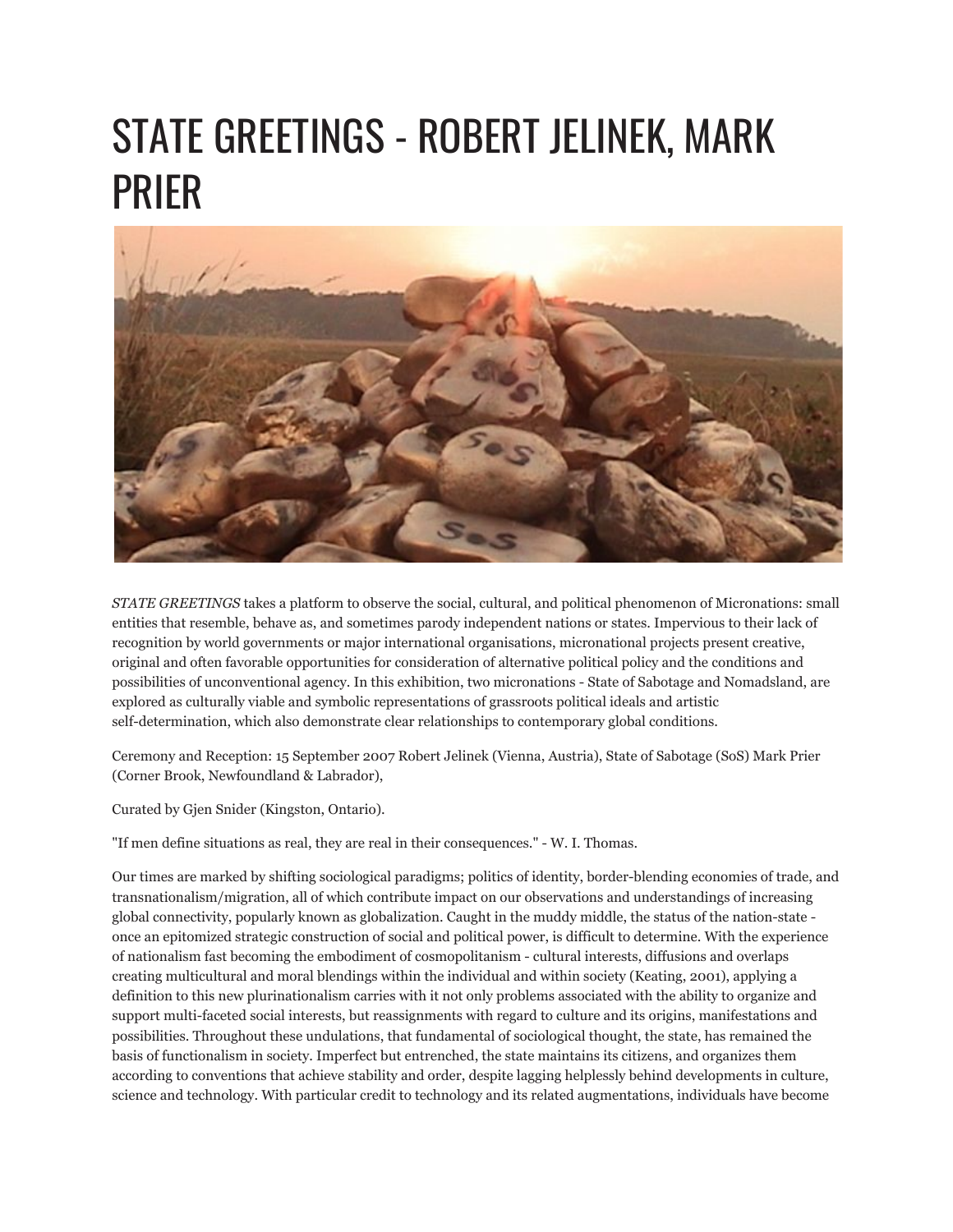the new threat to this order. Individuals, with proper tooling and propulsion, can now circumvent the state to become players within a globalized socio-economic and political realm (Todorov, 2007). In other words, within the growth of this new global paradigm, individuals can have as much power as a state (Ibid).

"Art as state is a direct form of independent state art." - Robert Jelinek, SoS

"Nomadsland is an Independent State of Mind, existing as all states do: within the imagination." - Mark Prier

The work of both Prier and Jelinek define 'the state' as a subversive idea with unique value to assess the effects of ideology on modern society. Mark Prier, the delegate of the border-less, land-less NOMADSLAND state, welcomes all new citizens. To become a citizen of Nomadsland, you must take part in the official embrace (a hug), and repeat this Oath: Everything is going to be OK. From the welcoming address on the Nomadsland website we learn that "Nomads must be willing to think globally and act locally." Enabling a network not bound by immaterial borders or boundaries, Nomadsland is made strong by a group of individuals acting within local towns, cities and villages, the actions of many made possible by the simple actions of one. In Modern Fuel Gallery, Prier will exhibit the Nomadsland charter and videos from "The Nomadsland Citizenship Video Series" housed inside a phone-booth sized state kiosk. Also, Prier will present a Nomadsland commission, "Monument to the Fourth Anniversarial", by Gareth Lichty (Kitchener, Ontario). A nomadic multi-component structure as a nod to government monuments celebrating government landmarks. For the offsite component to this presentation, Prier will temporarily install the Nomadsland passport office & consulate (in the form of a tent and flagpole with chipboard office sign) in Confederation Basin, downtown Kingston. Here, Nomadsland consul 'Alex' will welcome new citizens to the state and issue passports. Central to this project is use of the passport as the key to understanding utopian citizenry and non-conformity.

Robert Jelinek first initiated SoS as a multi-faceted organization to promote covert infiltrations into the art market, music business and unclaimed public spaces. In 2003 SoS was redefined as a new nation; one with constantly expanding citizens and territories, but without the limitations of national borders. Intent on preserving its independence and right to self-rule within the framework of international law and artistic freedom, the main interests of SoS are cultural and economic cooperation with partner states whose societies and cultural facilities operate according to their own state laws. The assets of the SoS state are the creation, protection, mediation, and positioning of art and culture. For his Canadian debut, Robert Jelinek will exhibit a wide range of work from his ongoing project, State of Sabotage (SoS). Installing a SoS embassy in the Modern Fuel Gallery, Jelinek will screen a 50 min. film documenting SoS activities on four continents, and display materials produced by the state: artist publications, flags, passports, currency, CA\$H perfume, stamps and DVDs. As an additional element to the presentation, Jelinek will lead a ceremony to define a new state territory, the first in Canada. This event will transpire on a small plot of land on scenic Carpenter Point Road (North shore of Wolfe Island), dedicated by Kingston artist and educator, Rebecca Soudant, to the State of Sabotage, and documented on film by Kingston artist James Greatrex. The ceremony will culminate in a participatory event called SoS Stoning, involving new state citizens marking a perimeter by throwing prepared stones from the center of the terrain - using the muscle power of the citizenry to define the SoS territory.

## Photos of State [Greetings](http://www.flickr.com/photos/modernfuel/sets/72157603439990658/) can be found here

Ceremony and Reception: 15 September 2007 ORDER OF EVENTS 10am – 12:30pm Mark Prier opens Nomadsland Official Passport Office: Confederation Basin (Ontario Street), downtown Kingston. All visitors welcome! Become a citizen of NOMADSLAND with the assistance of delegate 'Alex' in the official consulate tent on Friday, Sept 14th, from 10 – 12:30, and 3 – 5:30pm. 12:30pm – 2:00pm Reception, curatorial talk and Q&A with artists: Modern Fuel Embassy. Refreshments served, including the Soup of Sabotage - an ancillary project on social metaphor by artist Anabelle Hulaut (Coutances, France), as created by members of Kingston's Sleepless Goat Cafe Workers Co-op. Visitors also have the opportunity to become citizens of the State of Sabotage and NOMADSLAND, complete with official passports. 2:00pm Boarding the Wolfe Island Ferry as foot passengers. The terminal is 200 yards from Modern Fuel, at the base of Queen St. All are welcome. 20 minute ferry trip, followed by a 5 minute trip by bus to the site of the ceremony. The ferry departs hourly, on the hour. 2:30pm – 3:30pm Non-President of SoS, Robert Jelinek,